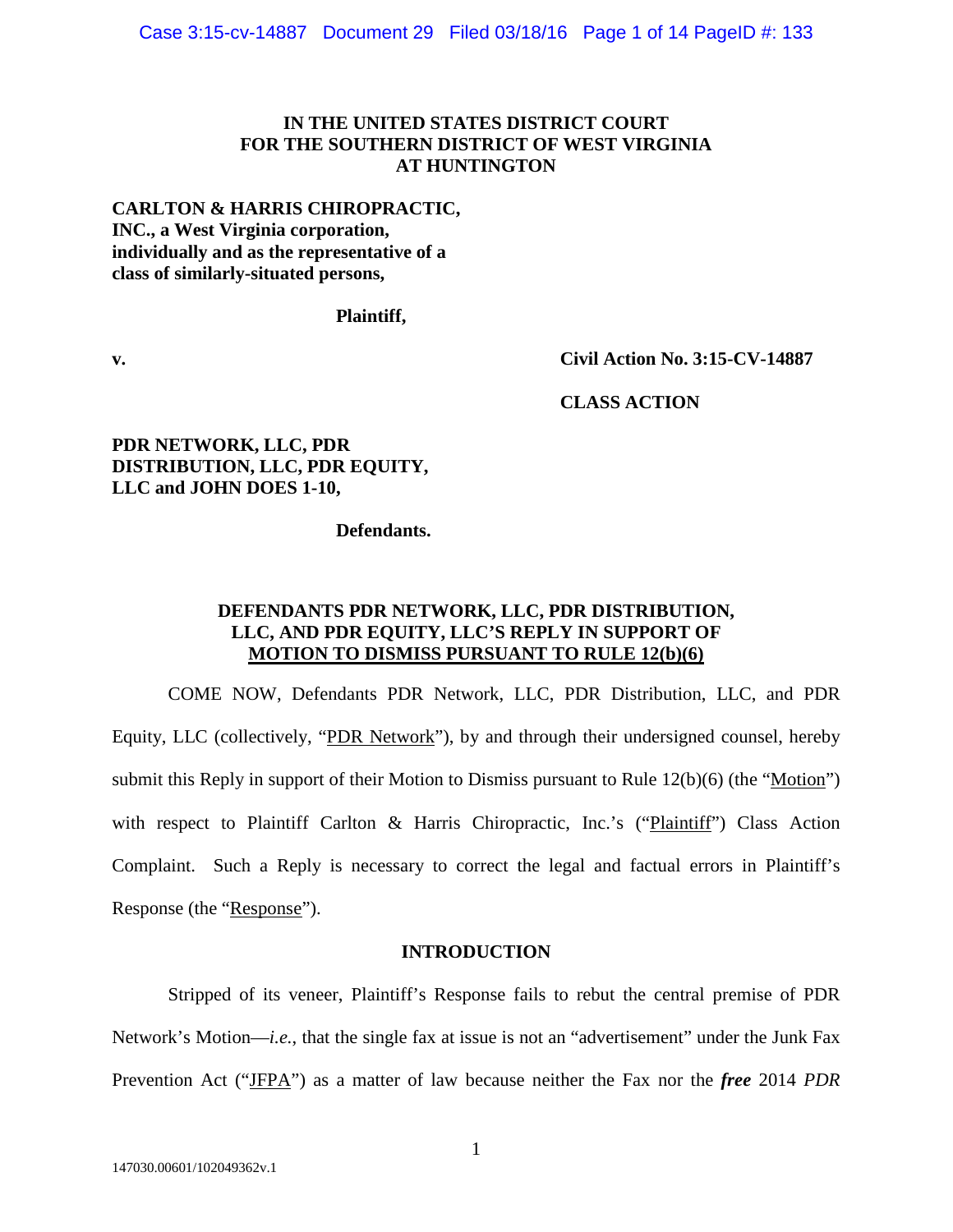#### Case 3:15-cv-14887 Document 29 Filed 03/18/16 Page 2 of 14 PageID #: 134

eBook mentioned therein advertises the "commercial availability" of any goods or services Plaintiff can "buy" or "purchase" from PDR Network. Indeed, none of the drugs whose labels are contained within the *PDR* eBook drug information reference guide are sold by PDR Network, and PDR Network does not sell any other goods or services to physicians like Plaintiff. Based solely on the content of the fax itself, various federal courts throughout the country have dismissed similar JFPA claims for this very reason prior to summary judgment and/or the commencement of discovery.<sup>[1](#page-1-0)</sup>

Desperate to avoid the same result here, Plaintiff mischaracterizes PDR Network's dispositive arguments for dismissal. For example, PDR Network does not ask the Court to ignore the FCC's ruling; to the contrary, PDR Network asks the Court to apply the ruling in harmony with the TCPA as well as the canons of statutory construction. The Hobbs Act has no place here. Plaintiff then concocts a self-serving theory surrounding purported "presumptions" with respect to communications discussing "free goods or services." Specifically, Plaintiff claims a 2006 ruling by the FCC states that all faxes offering "free goods and services" are "presumed" to be "advertisements." This is not the law; there is no such presumption. Otherwise, the burden of proving the elements of the TCPA would shift impermissibly to defendants. Rather, even a cursory review of the FCC's actual ruling indicates that the agency was simply illustrating how, *in some instances*, a "free" seminar or publication *may* be a "pretext" to advertise commercial products and services, or is "part of an overall marketing

<span id="page-1-0"></span><sup>&</sup>lt;sup>1</sup> See Physicians Healthsource, Inc. v. Boehringer Ingelheim Pharms., Inc., 2015 U.S. Dist. LEXIS 3029, at \*6-7 (D. Conn. Jan. 12, 2015) (granting motion to dismiss); *P&S Printing LLC v. Tubelite, Inc.*, 2015 U.S. Dist. LEXIS 93060, at \*12 (D. Conn. July 17, 2015) (same); *Physicians Healthsource, Inc. v. Multiplan Servs.*, 2013 U.S. Dist. LEXIS 133397, at \*4-5 (D. Mass. Sept. 18, 2013) (same); *Lutz Appellate Servs., Inc. v. Curr*y, 859 F. Supp. 180, 181 (E.D. Pa. 1994) (same); *Phillips Randolph Ent., LLC v. Adler-Weiner Research Chicago, Inc.*, 526 F. Supp. 2d 851, 853 (N.D. Ill. 2007) (cited by Plaintiff, and granting motion to dismiss); *N.B. Indus. v. Wells Fargo & Co.*, 465 Fed. Appx. 642, 643 (9th Cir. 2012) (affirming district court's grant of motion to dismiss).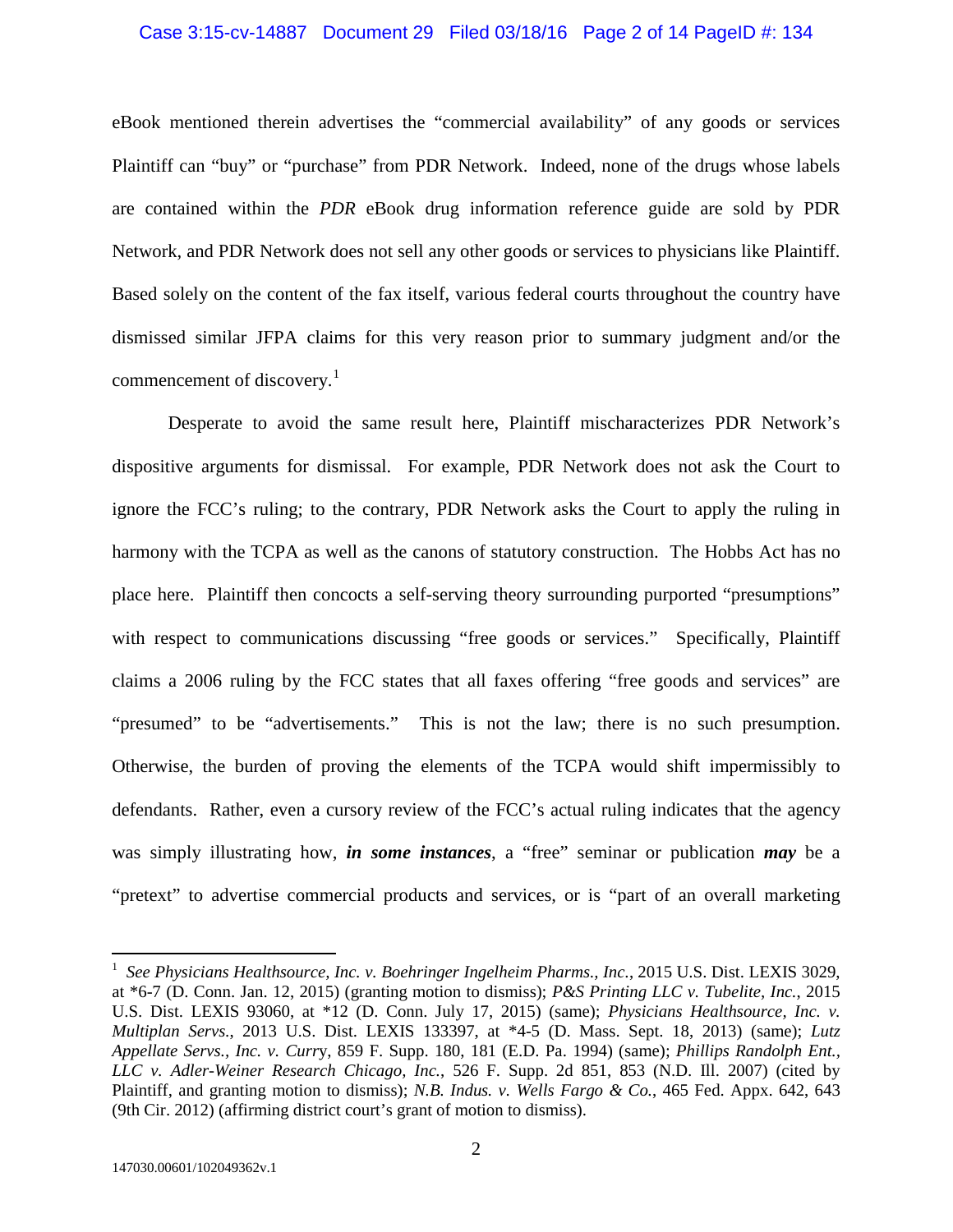## Case 3:15-cv-14887 Document 29 Filed 03/18/16 Page 3 of 14 PageID #: 135

campaign." But Plaintiff cannot support any claim the Fax was a pretext to sell other goods or services, or was part of an overall marketing campaign.

Once Plaintiff's foundational "presumption" argument is exposed for what it truly is—a failed theory, previously rejected by multiple courts—its entire Response comes crashing down.

## **A. Faxes Offering Free Goods And Services Are Not Presumptively "Advertisements."**

Plaintiff's Response is riddled with overt misstatements as to PDR Network's arguments. First, PDR Network is not asking Court to ignore the 2006 Order, (Resp. at 5), or suggesting that it should decline to "adopt" FCC interpretations on the basis they are "unreasonable." (*Id.*) Instead, PDR Network simply implores this Court to approach the FCC's rulings (and the JFPA itself) with a measure of "common sense" by giving them a "reasonable interpretation"—as was done by various courts applying this same statutory scheme. (*See* Mot. at 10) (citing *Boehringer*, 2015 U.S. Dist. LEXIS 3029, at \*6-7 (citations omitted)). This is not a controversial proposition. *See, e.g., Chesbro v. Best Buy Stores, L.P.*, 705 F.3d 913, 918 (9th Cir. 2012) (in divining proper interpretation of FCC rulings with respect to the TCPA, court "approach[ed] the problem with a measure of common sense"); *Freidman v. Massage Envy Franchising, LLC*, 2013 U.S. Dist. LEXIS 84250, at \*12 (S.D. Cal. June 13, 2013) (observing that the "Ninth Circuit uses a 'common sense' approach to TCPA claims"). And it has been followed by several federal courts. *See Holmes v. Back Doctors, Ltd*., 2009 U.S. Dist. LEXIS 97592, at \*8 (S.D. Ill. Oct. 21, 2009) (citing *United States v. Mead Corp*., 533 U.S. 218, 229-31 (2001); *Bais Yaakov of Spring Valley v. Alloy, Inc*., 936 F. Supp. 2d 272, 282 (S.D.N.Y. 2013)); *see also Sandusky Wellness Ctr., LLC v. Medco Health Sols., Inc.*, 788 F.3d 218, 224 (6th Cir. 2015). Accordingly, Plaintiff's prolix discussion of the Hobbs Act, as applied to this case, is nothing more than a redherring. (*See* Resp. at 3-5.)

3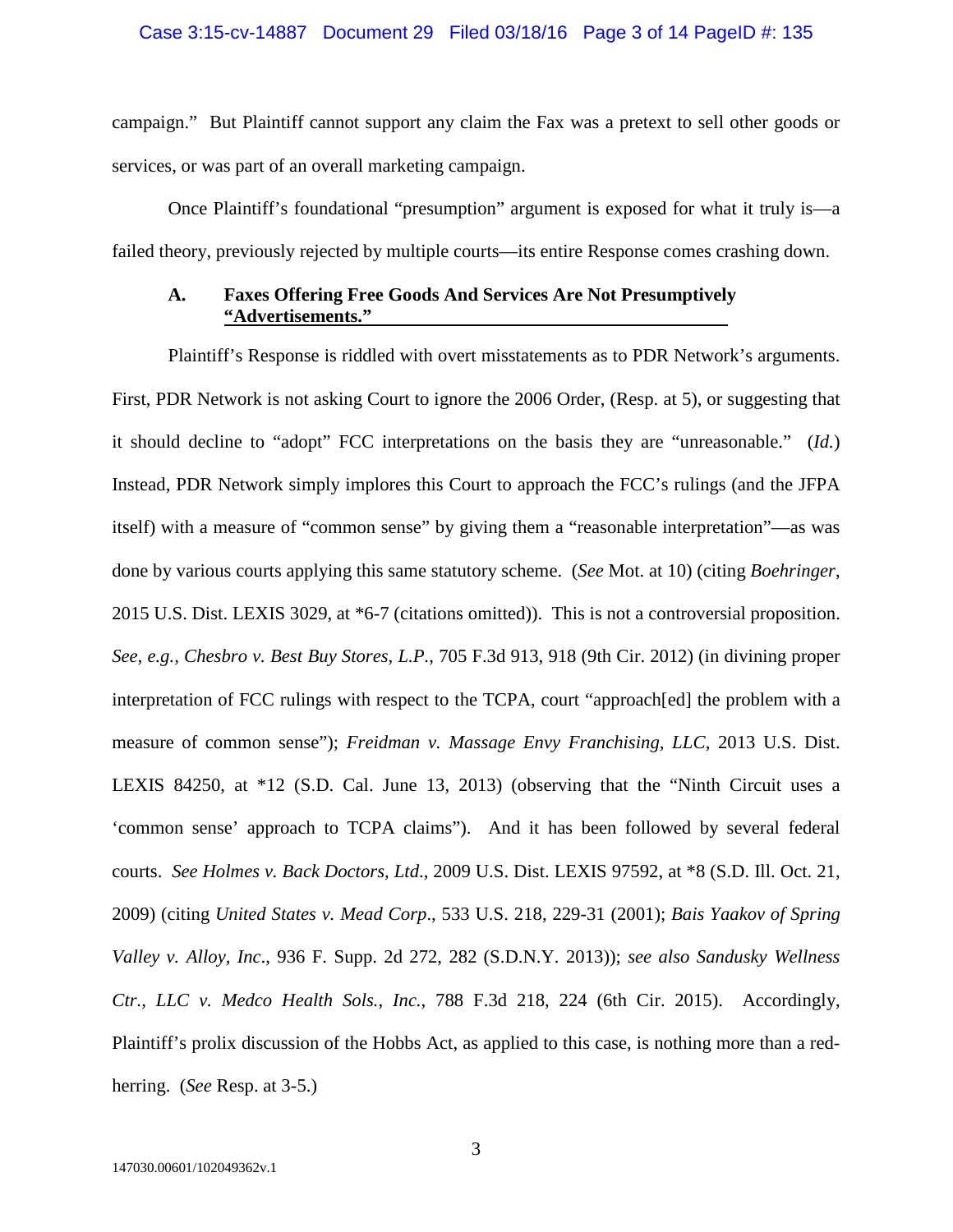# Case 3:15-cv-14887 Document 29 Filed 03/18/16 Page 4 of 14 PageID #: 136

Second, the FCC never stated in the 2006 Order—or elsewhere—that all faxes offering a "free publication" are "presumed to describe the 'quality of any property, goods, or services' and [are] 'advertisement[s],' even if the free publication[s] [themselves are] not 'commercially available.'" (Resp. at 6.) For one, there is no "as a matter of law" language anywhere in the 2006 Order. *In re Rules & Regulations Implementing the Tel. Consumer Protection Act of 1991; Junk Fax Prevention Act of 2005*, Report & Order & Third Order on Reconsideration, 21 FCC Rcd. 3787, 3814,  $\parallel$  52 (Apr. 6, 2006). And the language provided indicates the FCC was merely describing "instances" where seemingly "free" advertisements are "often" part of an "overall marketing campaign," or that the products promoted therein are "often" "commercially available." *Id.* This is not the case here, however.

Rather than accept Plaintiff's draconian interpretation, the 2006 FCC Order can reasonably be read to mean "free" publications are "advertisements" *only when* they are part of an "overall marketing campaign" to sell "property, goods or services," such as those promoted within the publication itself. Only then could such a "presumption" logically apply. Otherwise, an automatic presumption that *all* free publications are "advertisements" would improperly shift the burden of proving the elements of the JFPA—including that a particular fax was an "advertisement"—onto defendants to prove that they were not. *See* 47 U.S.C. § 227(b)(l)(C), (a)(5). Clearly the FCC did not intend such a striking reversal.

As a result, Plaintiff's so-called "conclusion" that a fax offering a "free" publication is an advertisement "as a matter of law"—even if the free publication itself is not "commercially available"—is plainly wrong. None of the cases cited by Plaintiff supports this proposition. In fact, courts as recently as last year have reached the exact *opposite* conclusion. For example,

4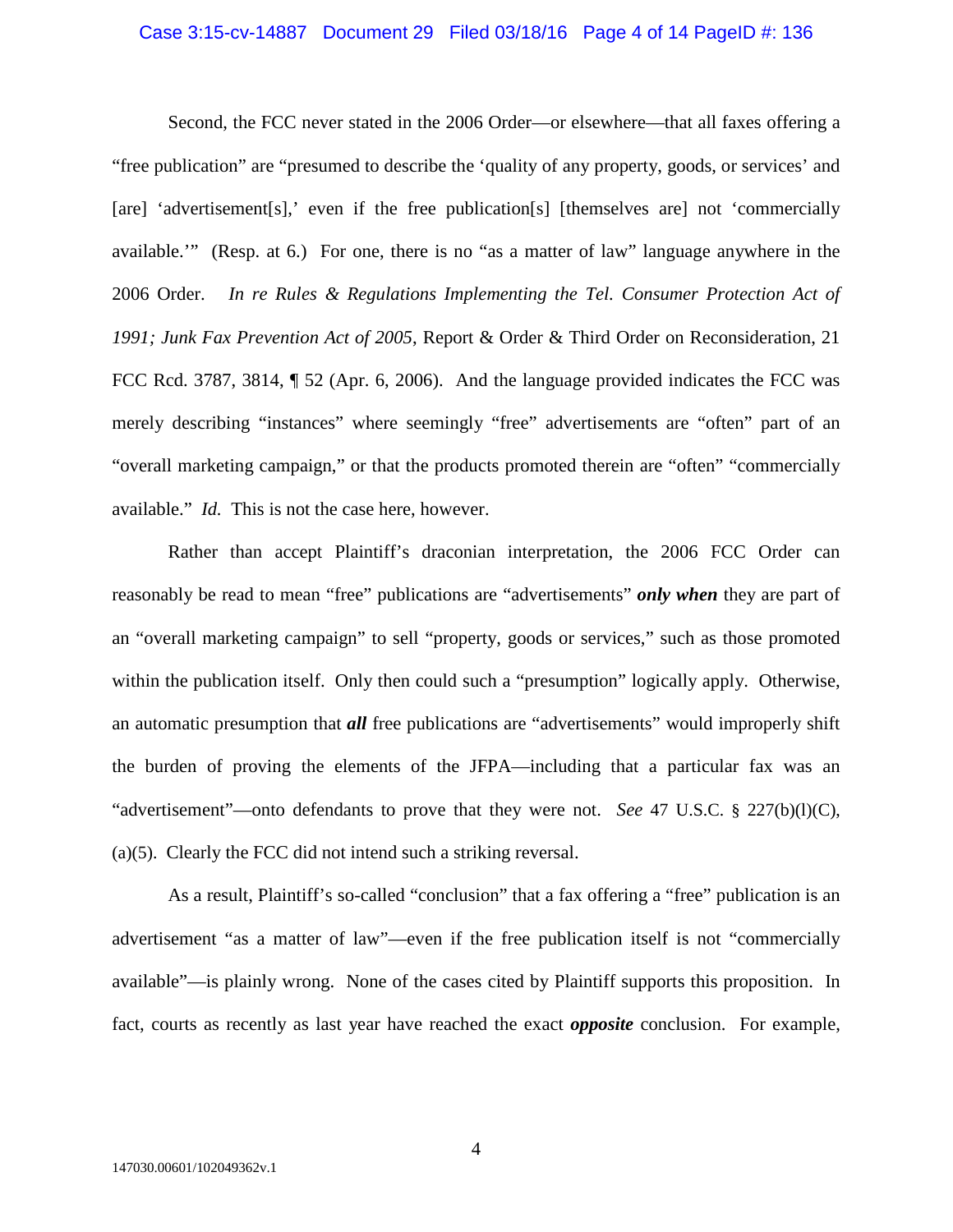#### Case 3:15-cv-14887 Document 29 Filed 03/18/16 Page 5 of 14 PageID #: 137

Plaintiff fails to rebut the significance of *Boehringer*<sup>[2](#page-4-0)</sup>—a case it acknowledges PDR Network "rel[ies] on heavily" in the Motion. (Resp. at 10.) Indeed, Plaintiff *concedes* how *Boehringer*  rejected the very "presumption" regarding free seminar faxes Plaintiff proposes here, instead requiring the plaintiff in that case be able to "show that the fax has a commercial pretext." (*Id.*)

Left with no other option, Plaintiff tries to diminish *Boehringer* by implying that because the district court's opinion was appealed to the Second Circuit this somehow undercuts its impact here. (*See* Resp. at 10, 18 n.7.) Plaintiff is wrong. Just because an appeal was taken is *not* a valid basis to disregard persuasive authority from an unreserved district court opinion. *See Lapique v. Dist. Ct.*, 8 F.2d 869, 870 (9th Cir. 1925), *cert. denied*, 271 U.S. 689 (1926) ("In our opinion, the decree of the District Court must stand, unless reversed by appeal to this court, as must the rulings upon the several motions[.]"). *Boehringer* thus remains good law, and is instructive.

In any event, the district court in *Boehringer* got it right; it did not "eschew[]" the FCC's language. (Resp. at 10.) Rather, the court merely interpreted the 2006 Order in a "reasonable" way so as to avoid harshly categorizing "all faxes promoting free seminars as unsolicited advertisements." 2015 U.S. Dist. LEXIS 3029, at \*9-10. Indeed, the court held this was the *only* reading that "conforms with both the statutory text . . . and the FCC's own interpretation." *Id.*

Nor is *Boehringer* the only case to reject Plaintiff's theory. Notably, Plaintiff *concedes* how courts have held "the 2006 [FCC] Order 'does not create a wholesale ban on free seminars, but instead only on ones which promote goods and services.'" (*See* Resp. at 18) (citing *Phillip Long Dang, D.C., P.C. v. XLHealth Corp*., 2013 U.S. Dist. LEXIS 133397 (N.D. Ga. Feb. 7,

<span id="page-4-0"></span><sup>&</sup>lt;sup>2</sup> After conceding that the court in *Boehringer*, 2015 U.S. Dist. LEXIS 3029, at \*16, granted "a motion to dismiss on a free-seminar fax," Plaintiff nevertheless attempts to imply that this is a rare occurrence, or that this Court must await "summary judgment following discovery" to make such a ruling. (Resp. at 10.) This is incorrect; courts routinely grant such motions to dismiss prior to discovery. *See* footnote 1, *supra*.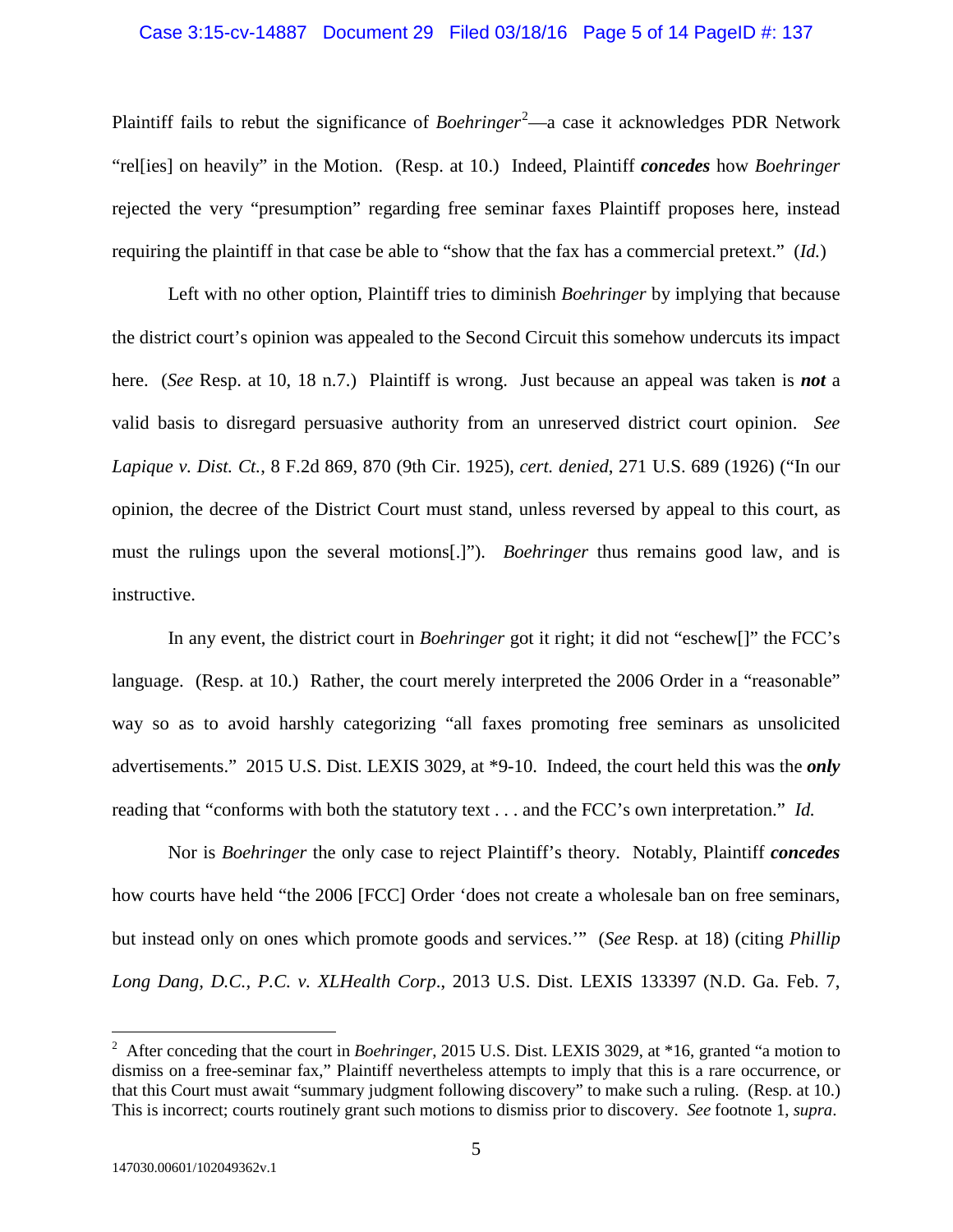# Case 3:15-cv-14887 Document 29 Filed 03/18/16 Page 6 of 14 PageID #: 138

2011)). But the *Dang* opinion goes further than Plaintiff lets on. Specifically, the court held that "[f]or the FCC to then find, *per se*, that all free seminars violated the statute—*without concern for whether the seminar promoted the commercial availability of goods and services*—would exceed that agency's mandate, and this Court would not be bound by that regulation." 2013 U.S. Dist. LEXIS 133397, at \*10-11 (emphasis added). In *Dang*, a fax from a preferred provider organization to a non-participating chiropractor was held not to be an advertisement because the fax did not promote the benefits of becoming a member of the PPO network, nor did it purport to sell insurance to the recipient. *Id.* at \*11-12. As a result, the fax was "not pretext for a commercial enterprise." *Id.* at \*12. Yet Plaintiff tries to dismiss *Dang* because the case was decided at summary judgment, and the speaker "merely explained the defendant's billing practices." (Resp. at 18.) But the true takeaway from *Dang*—*i.e.*, that because the fax did not "promote the goods and services," it was also not a "pretext for a commercial enterprise" cannot be so easily ignored. (*See* Mot. at 7-10.)

## **B. Plaintiff is Not Entitled to A Stricter Reading of the JFPA or the FCC's Interpretations.**

As discussed, Plaintiff's proposed *per se* "advertisement" rule should be rejected. The FCC did not impose a blanket rule—and nothing suggests that it did. *Boehringer*, 2015 U.S. Dist. LEXIS 3029, at \*9-10; *Dang*, 2013 U.S. Dist. LEXIS 133397, at \*10-11. Indeed, Plaintiff goes even *further* out on a limb to suggest that the 2006 Order was "prophylactic" (and stricter than the underlying statute) because faxes promoting free goods and services are prone to abuse. (*See* Resp. at 9.) The reality, however, is Plaintiff's claim that remedial statutes should be construed liberally has no place in this case. (*Id.* at 13.) For one, the JFPA is not a "remedial" statute—as it does not allow for attorneys' fees. Second, there is no ambiguity concerning the FCC's 2006 Order.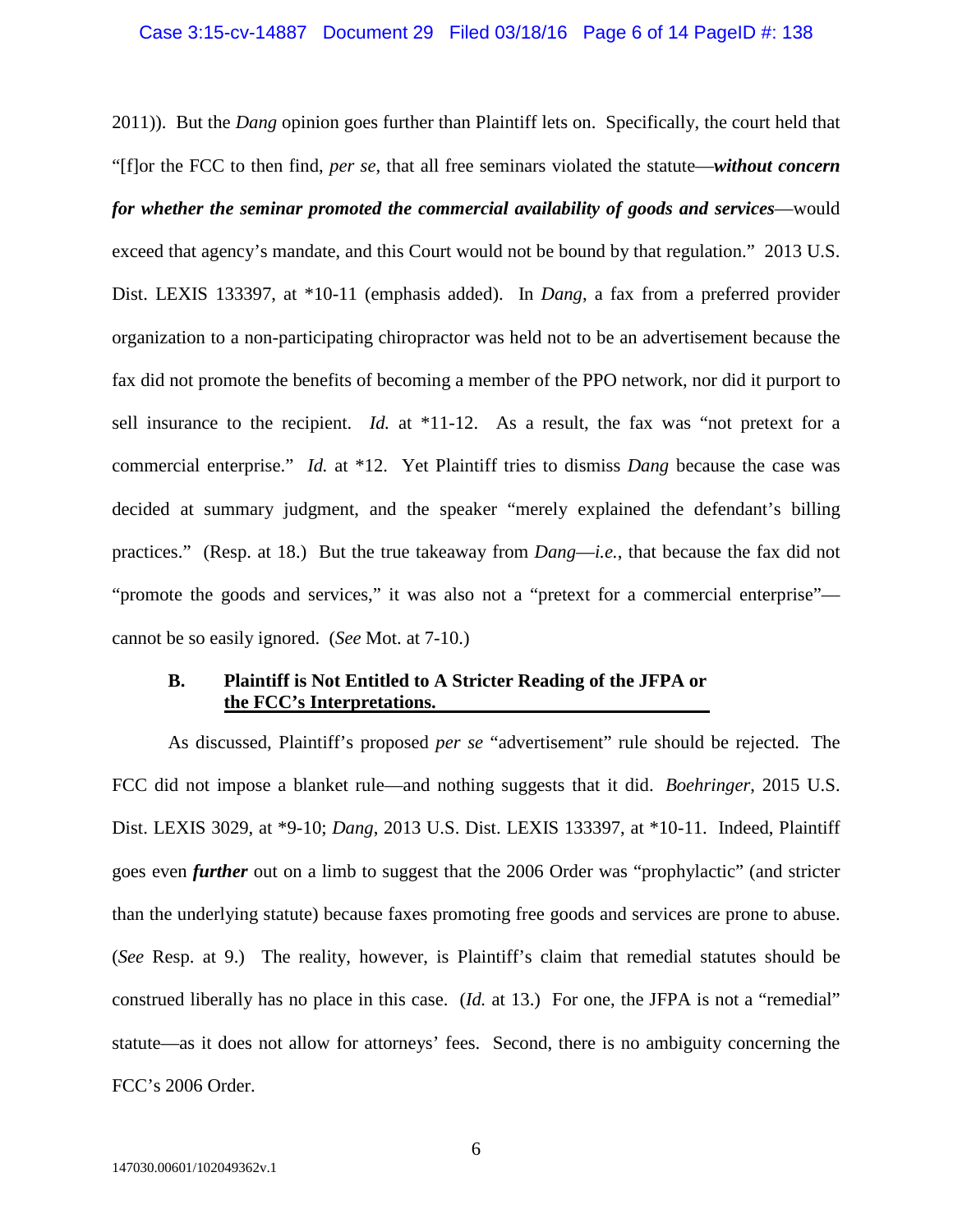#### Case 3:15-cv-14887 Document 29 Filed 03/18/16 Page 7 of 14 PageID #: 139

Notably, *Sandusky*—a case with which Plaintiff's counsel is intimately familiar, as it also represented the plaintiff there—disposed of this exact argument. After conceding the Fourth Circuit has not considered the issue, Plaintiff boldly claims that this Court should "construe the term 'advertisement' *and* the FCC's interpretations of that term broadly in favor of consumers and against Defendants." (Resp. at 13.) As support, Plaintiff cites *Mey v. Monitronics Int'l, Inc.*, 959 F. Supp. 2d 927, 930 (N.D. W. Va. 2013), a case "involving voice telephone calls" under the TCPA—*not* fax advertisements under the JFPA. (*Id.*) But even setting that aside, the Sixth Circuit in *Sandusky*—which *did* deal with fax advertisements under the JFPA—resoundingly *refused* to "broadly construe' the Act in [plaintiff's] favor because it is a so-called 'remedial statute.'" *Id.* at 224. Rather, the Sixth Circuit opined that the "broad remedial goals of the [] Act (assuming there are such goals) are *insufficient justification* for interpreting a specific provision more broadly than its language and the statutory scheme *reasonably permit*." *Id.* (internal quotations and citation omitted; emphasis added). *Sandusky* thus vitiates the interpretation posed by Plaintiff.

There is simply no maxim that "remedial statutes" should automatically be interpreted to provide a windfall to plaintiffs. As the court in *Lutz* observed, this Court must apply the TCPA *as written*, including imposing limitations on liability for the sending of non-advertisement faxes:

> Plaintiff's redress, if any, lies elsewhere. No matter how sympathetic plaintiff's case may be, the court may not rewrite the [TCPA] to enjoin or penalize behavior not prohibited by Congress. Plaintiff's complaint will be dismissed for failure to state a claim upon which relief can be granted.

859 F. Supp. at 182; *see also Sandusky*, 788 F.3d at 224 ("[t]he language and statutory scheme of this Act do not reasonably permit an interpretation that makes these faxes 'advertisements.' And so they're not.") *Id.* Here, as in *Sandusky* and *Lutz*, the Fax is not an advertisement because it

7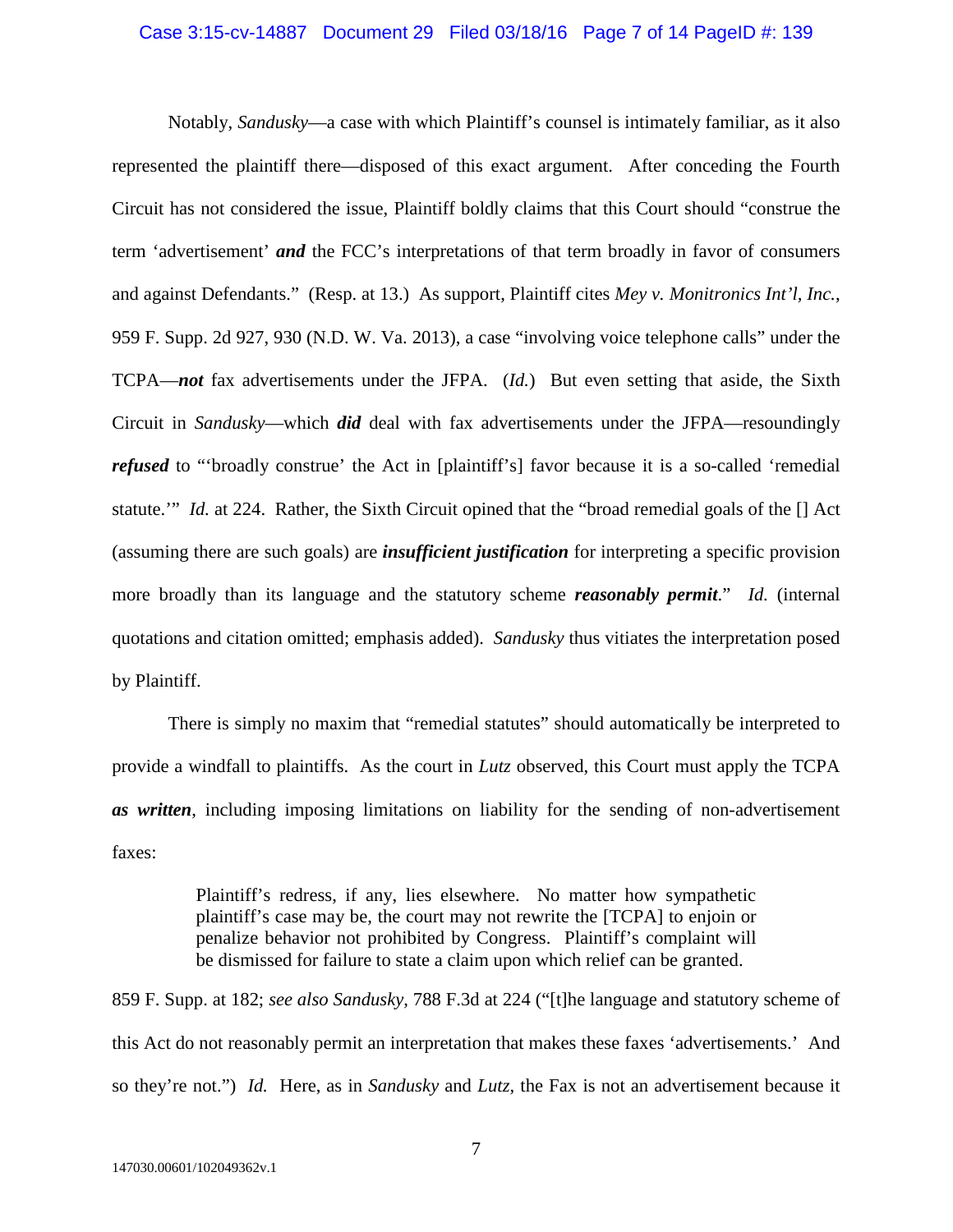## Case 3:15-cv-14887 Document 29 Filed 03/18/16 Page 8 of 14 PageID #: 140

does not discuss the "commercially availability" of goods or services available for sale by PDR Network, which, again, does not sell any goods or services whatsoever to physicians like Plaintiff.

#### **C. Plaintiff Cannot Overcome PDR Network's Authority Supporting Dismissal.**

Without this alleged "presumption" in place, Plaintiff has no grounds left to distinguish PDR Network's remaining authority. For instance, Plaintiff claims PDR Network's reliance on *Physicians Healthsource v. Janssen Pharm., Inc*., 2013 U.S. Dist. LEXIS 15952 (D.N.J. Feb. 6, 2013) ("*Janssen I*")—a similar case in which a JFPA claim was dismissed on the basis the fax was not an advertisement—is "inapposite" because the fax did not "offer 'free goods and services."" (Resp. at 17.) As stated, whether a fax offers "free goods and services" is not itself a valid basis to distinguish cases that undercut Plaintiff's contentions. Rather, *Janssen* remains pertinent authority in that the district court granted dismissal where, as here, there was "*nothing on the face of the faxes* which would suggest the presence of a commercial pretext." *See Janssen I*, 2013 U.S. Dist. LEXIS 15952, at \*20 (emphasis added); *see also P&S Printing LLC*, 2015 U.S. Dist. LEXIS 93060, at \*12 (dismissing claim where fax did not "tend to propose a commercial transaction and does not appear *on its face* to have been sent based on a commercial pretext.") (emphasis added).

Nor does *Janssen*'s subsequent history support Plaintiff's transparent request for "discovery regarding the circumstances under which the faxes were sent" so it can attempt to contrive of a "pretext" where none exists. (Resp. at 18.) Indeed, Plaintiff notes that "the [*Janssen*] court subsequently granted leave to amend the complaint to allege the 'informational' veneer of the fax was a 'pretext.'" (*Id.* (citing *Physicians Healthsource, Inc. v. Janssen Pharm., Inc.*, 2013 U.S. Dist. LEXIS 79557 (D.N.J. June 6, 2013) ("*Janssen II*"); *Physicians Healthsource v. Janssen Pharm., Inc.*, 2015 U.S. Dist. LEXIS 79712 (D.N.J. June 19, 2015)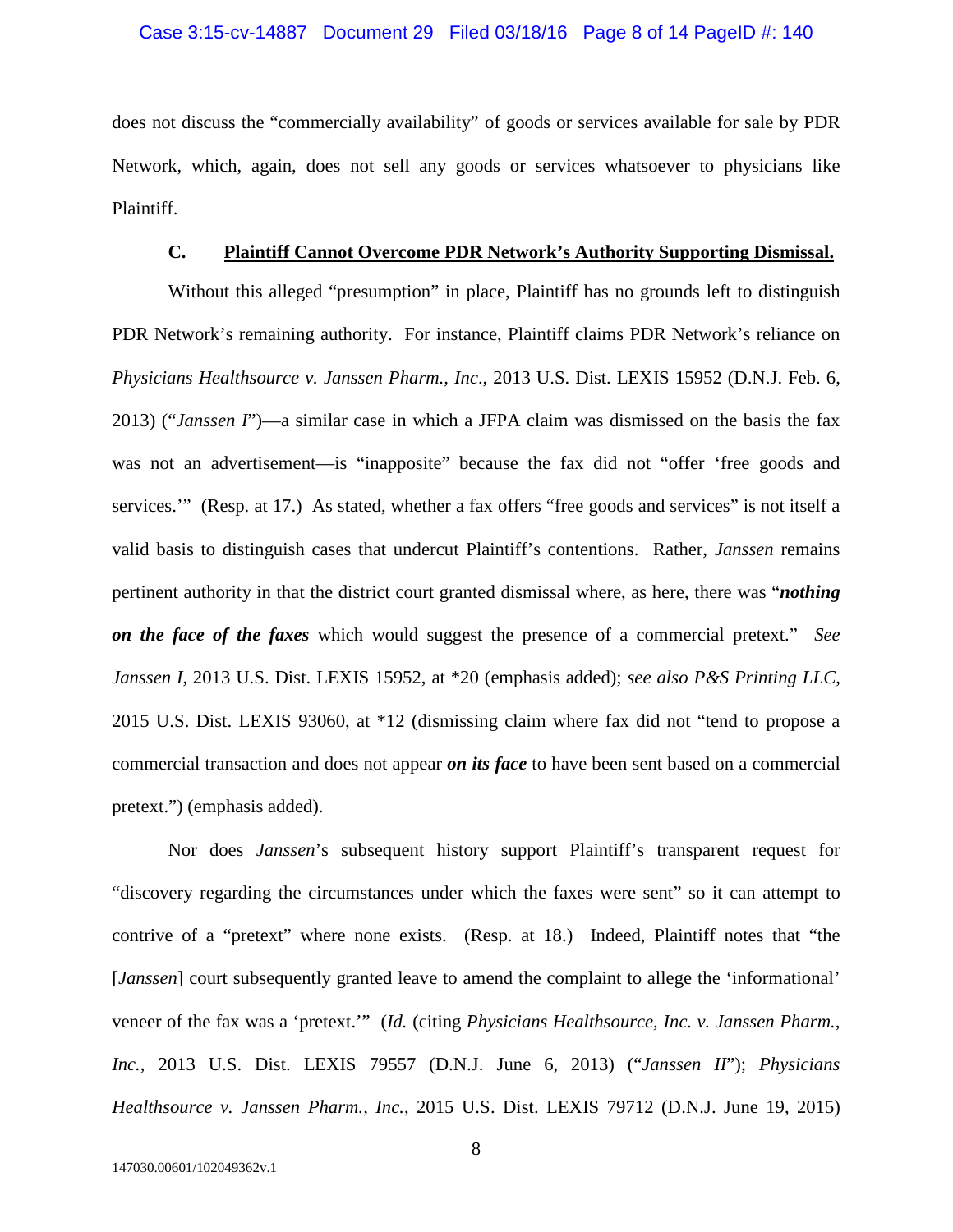#### Case 3:15-cv-14887 Document 29 Filed 03/18/16 Page 9 of 14 PageID #: 141

("*Janssen III*")). But the *reason* such an amendment was allowed there is conspicuously absent here. In *Janssen II*, the court noted that an "assumption underlying [its] previous Opinion was that a reclassification had occurred and that new information was being shared with prescribing physicians." *Id.* Upon reconsideration, the court was concerned this "may not be accurate." *Id.*  at \*12. Specifically, the plaintiff had raised a new issue regarding "the timing of the tier change for the drug Levaquin," which led the court to evaluate whether this altered the "seemingly informational message of the fax." *Id.* at \*13 n.3. It was on this express basis that the court granted leave to amend. *Id.* at \*13.[3](#page-8-0)

Here, Plaintiff has not and cannot point to any inaccuracy with respect to the nature of the Fax to imply a potentially faulty assumption necessitating leave to amend. Plaintiff claims the 2014 *PDR* eBook could theoretically be part of an "overall marketing campaign" because one of its attorneys went online to a *different* webpage than that listed on the Fax, to download a *different* version of the *PDR* eBook. (*See* Resp. at 10-11.) For his efforts, Plaintiff's attorney then claims the "first page of that publication"—*i.e.*, the *2015 PDR* eBook—contains a "fullpage advertisement for the 'PDR Pharmacy Discount Card.'" (*See id.* at 11.) But as explained in the attached Affidavit, Plaintiff is grasping at straws to make its failed theory work because PDR Network does not sell the PDR Pharmacy Discount Card to physicians—this too is a free service.<sup>[4](#page-8-1)</sup>

<span id="page-8-0"></span><sup>&</sup>lt;sup>3</sup> Plaintiff also fails to mention how Judge Wolfson in *Janssen III* noted that "I will not revisit my analysis in my earlier opinion regarding the content of the Faxes"—meaning that, based on the face of the fax itself, the court held it remained a non-advertisement as a matter of law. 2015 U.S. Dist. LEXIS 79712, at \*10.

<span id="page-8-1"></span><sup>&</sup>lt;sup>4</sup> Ironically, while claiming this Court should not consider "a one-page printout from the PDR website (Doc. 18-1)" on a motion to dismiss, (*see* Resp. at 15)—even though PDR Network sought to have it judicially noticed, and provided supporting authority that such a review was, in fact, permissible (Mot. at 7 n.5)—Plaintiff seemingly had no qualms with introducing a Declaration with hearsay statements concerning the alleged contents of the *PDR* eBook in a year unrelated to the Fax. (Dkt. No. 28-1.) Because Plaintiff has not properly put this evidence before the Court, it should be ignored. Regardless, to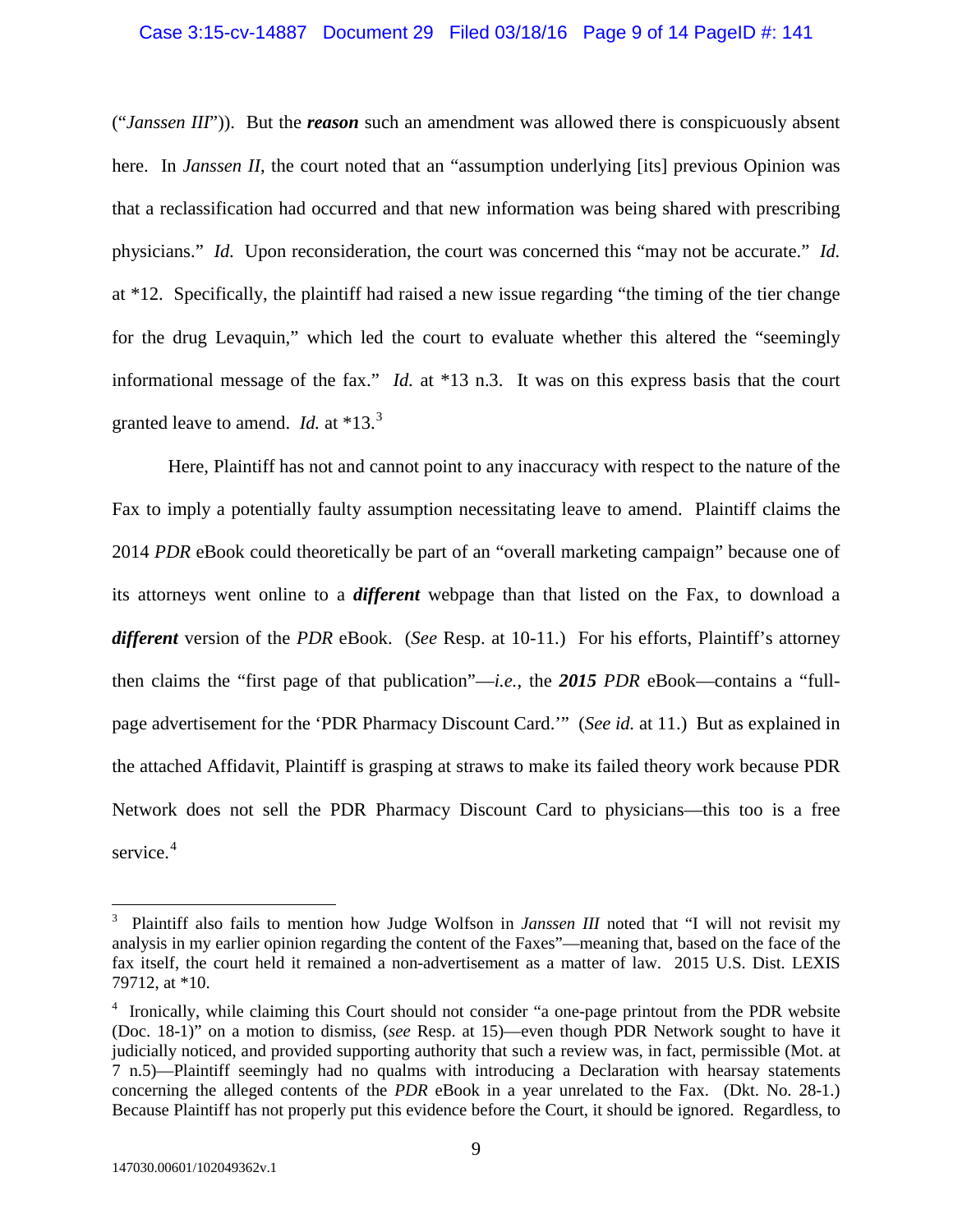#### **D. Plaintiff Should Not Be Allowed To Amend Its Complaint Via The Response.**

As demonstrated herein, because the Motion exposes a "basic deficiency" in the Complaint, the appropriate response is for this Court to immediately dismiss Plaintiff's claims now—*i.e.*, "at the point of minimum expenditure of time and money by the parties and the Court." *See, e.g., Earle v. City of Huntington*, 2015 U.S. Dist. LEXIS 127444, at \*3-4 (S.D. W. Va. Sept. 23, 2015) (Chambers, J.) (citing *Bell Atlantic Corp. v. Twombly*, 550 U.S. 544, 558  $(2007)$ ).

Critically, the reason Plaintiff did not initially allege that the 2014 *PDR* eBook was a "pretext," or was part of an "overall marketing campaign," is because it clearly is not. For one, the content of the Fax does not mention any other commercial promotion. Rather, the Fax merely reminds recipients to "reserve" as many *free* copy(ies) of the 2014 *PDR* eBook as they desire. (Mot. at 7-10.) Plaintiff is thus being disingenuous when it states it can show "pretext" because the products promoted within the *PDR* are "commercially available," as neither the Fax nor the *PDR* eBook offers any products or services Plaintiff can "buy" or "purchase" from PDR Network. Nor could any new allegation change the fact that none of the drugs discussed within the *PDR* are sold by PDR Network to any physicians, including Plaintiff. (*Id*. at 3-4, 14.)

Notably, this was more than sufficient for the Sixth Circuit to affirm the dismissal of a similar JFPA claim in *Sandusky* after Judge Carr admonished Plaintiff's counsel for filing such "frivolous ligation" on behalf of "medical providers like plaintiff." 788 F.3d at 222; *see also Sandusky*, 2014 U.S. Dist. LEXIS 166777, at \*5 n.1 ("I trust this opinion will serve as a warning to plaintiff and others who receive faxes of this sort, which serve a useful, and not a disruptive or

correct these erroneous and misleading contentions, PDR Network has supplied its own Affidavit regarding the true nature of the "PDR Pharmacy Discount Card" to demonstrate how it has no bearing on the current dispute. A true and correct copy of this Affidavit is attached hereto as Exhibit "1."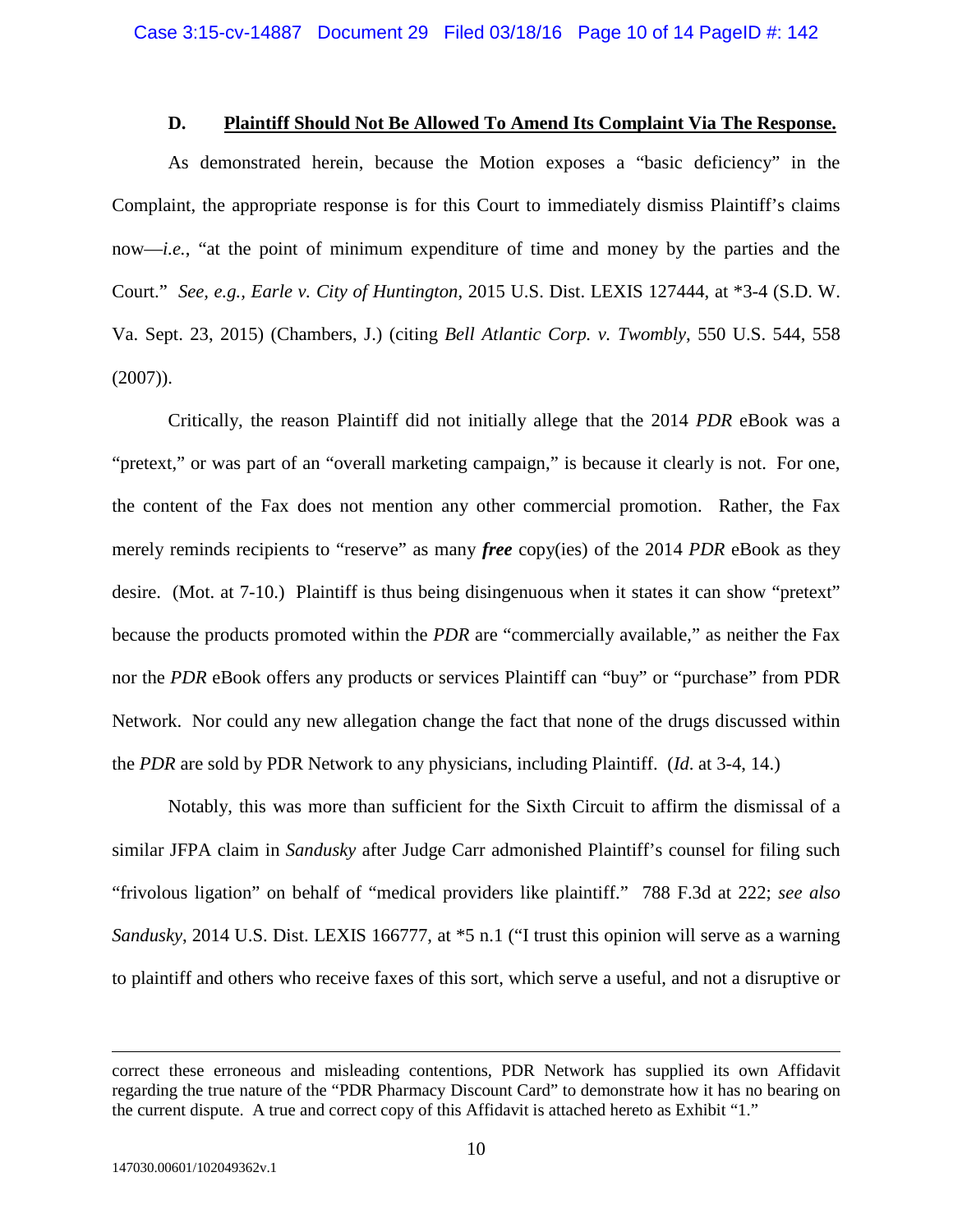# Case 3:15-cv-14887 Document 29 Filed 03/18/16 Page 11 of 14 PageID #: 143

illegal purpose not to file similar fruitless litigation in the future. *If plaintiffs or others fail to heed this warning, I trust my colleagues will respond appropriately.*") (emphasis added).<sup>[5](#page-10-0)</sup>

Accordingly, this Court should not permit Plaintiff to posthumously amend its Complaint via its misguided Response.<sup>[6](#page-10-1)</sup> However, should this Court be inclined to convert the instant Motion into a motion for summary judgment (which it need not do), any resultant discovery should be expressly limited to the issues raised in the Motion, and all other discovery—including class discovery—should be stayed pending the resolution of this dispositive issue.

#### **CONCLUSION**

For the reasons stated herein and in Defendants PDR Network, LLC, PDR Distribution, LLC, and PDR Equity, LLC's Motion to Dismiss, (Dkt. No. 19), the Motion should be granted, and Plaintiff's Class Action Complaint should be dismissed, with prejudice.

<span id="page-10-0"></span><sup>5</sup> In order to illustrate the similarities between the subject Fax and the faxes at issue in *Sandusky*, which were found to not be advertisements, a copy of the faxes in *Sandusky* have been attached as Exhibit "2."

<span id="page-10-1"></span><sup>&</sup>lt;sup>6</sup> As a final matter, Plaintiff has not properly sought leave to amend its Complaint. Nor is Plaintiff simply permitted to amend without leave of Court—as more than twenty-one (21) days have passed since PDR Network filed its operative Motion on February 5, 2016. (Dkt. No. 19). *See* FED. R. CIV. P.  $15(a)(1)(B)$ .